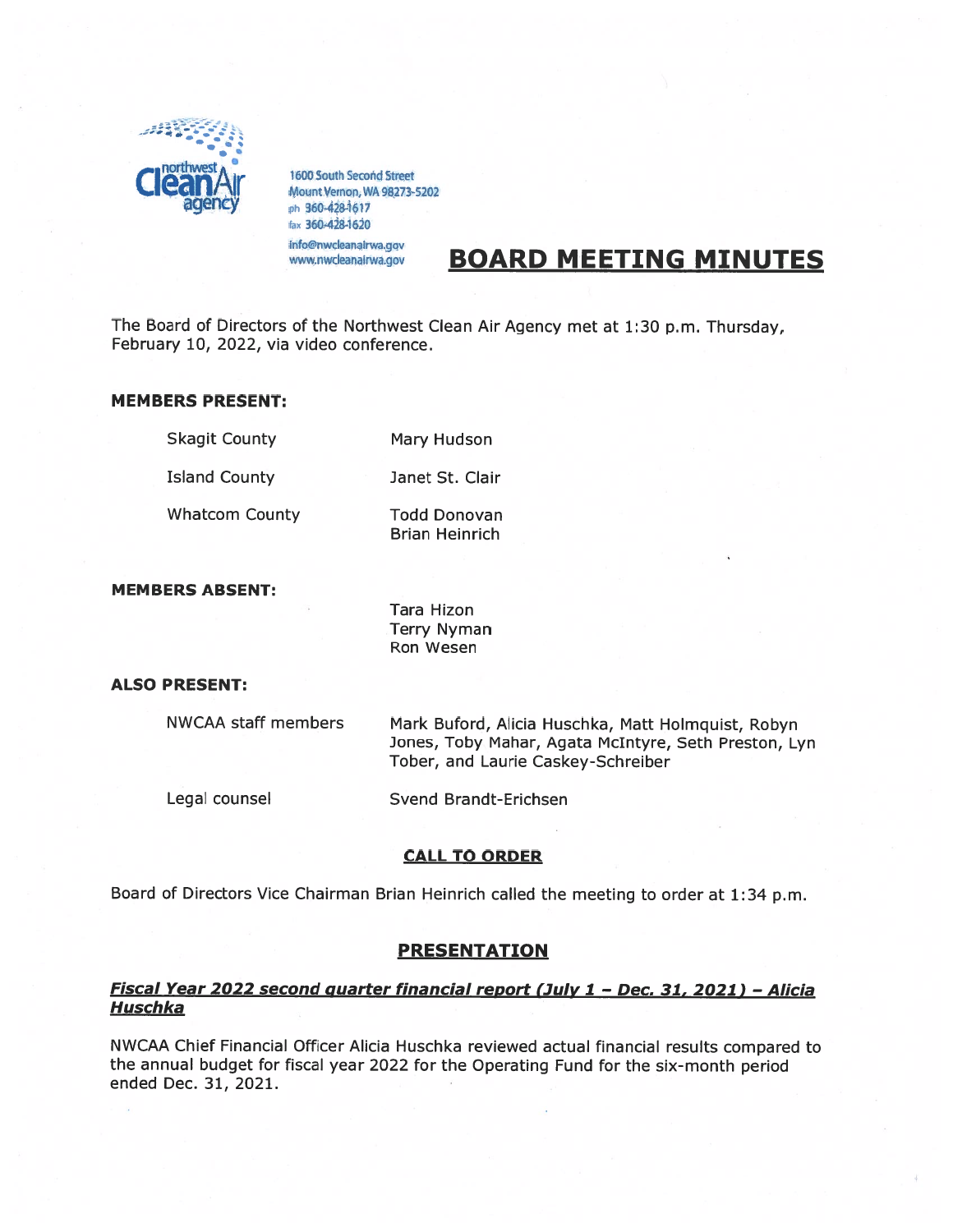|                        | Year-to-date | <b>Annual Budget</b> | % of Annual Budget |
|------------------------|--------------|----------------------|--------------------|
| <b>Revenues</b>        | \$3,539,491  | \$4,899,682          | 72%                |
| <i><b>Expenses</b></i> | \$2,156,336  | \$5,159,233          | 42%                |

Huschka identified the following revenue and expense highlights:

- • Air operating permit revenues are \$3,232,439 through December 31, 2021, which is 99 percen<sup>t</sup> of the annual budgeted amount.
- Registration fees budgeted at \$663,000 will be invoiced in February 2022.
- • The asbestos program continues to be busy and revenues so far are at \$52,525 or 50% of budgeted revenue for the year.
- •Government grants are at \$105,730, which is 2O% of what was budgeted.
- •Per capita fees totaling \$155,393 were billed in January 2022.
- Penalty revenues are \$84,843, which is 100% of the budgeted amount of \$85,000. This amount does fluctuate from year to year, dependent on <sup>a</sup> variety of factors.
- •Salaries & wages are close to where they should be at 50% of the budget spent.

Huschka stated that the fiscal year <sup>2022</sup> budget is on track, and the Agency is where it should be compared to the budget for the period ended Dec. 31, 2021.

Huschka reviewed the Agency's consolidated balance sheet at Dec. 31, 2021:

|                                                  | <b>Operating</b><br><b>Fund</b> | <b>Cumulative</b><br><b>Reserve</b><br><b>Fund</b> | <b>Capital</b><br><b>Replacement</b><br><b>Fund</b> | <b>Supplemental</b><br><b>Environmental</b><br><b>Fund</b> | <b>Personnel</b><br><b>Costs</b><br><b>Reserve</b><br><b>Fund</b> | Legal<br><b>Reserve</b><br><b>Fund</b> | <b>Total</b> |
|--------------------------------------------------|---------------------------------|----------------------------------------------------|-----------------------------------------------------|------------------------------------------------------------|-------------------------------------------------------------------|----------------------------------------|--------------|
| <b>Assets</b>                                    | \$2,830,044                     | \$791,690                                          | \$192,442                                           | \$478,949                                                  | \$278,917                                                         | \$154,721                              | \$4,726,763  |
| <b>Liabilities</b>                               | 304,990                         | 0                                                  | $\Omega$                                            | 6,089                                                      | o                                                                 | 0                                      | 311,079      |
| <b>Fund</b><br><b>Balance</b>                    | 2,525,054                       | 791,690                                            | 192,442                                             | 472,860                                                    | 278,917                                                           | 154,721                                | 4,415,684    |
| <b>Liabilities</b><br>and Fund<br><b>Balance</b> | \$2,830,044                     | \$791,690                                          | \$192,442                                           | \$478,949                                                  | \$278,917                                                         | \$154,721                              | \$4,726,763  |

Huschka gave <sup>a</sup> brief update on the Supplemental Environmental Fund, noting that there is approximately \$266,000 available for the solar pane<sup>l</sup> project for the NWCAA office.

#### APPROVAL OF PRIOR BOARD MEETING MINUTES

On motion by Todd Donovan, seconded by Mary Hudson, the minutes for the Dec. 9, 2021, meeting were approved 4-0.

#### NEW BUSINESS

#### ELECTION OF BOARD OFFICERS

Heinrich opene<sup>d</sup> the floor for the annual Board elections. Buford explained that traditionally the Vice Chair moves to Chair, and the three counties rotate to the Vice Chair position. Board members indicated their suppor<sup>t</sup> for this direction.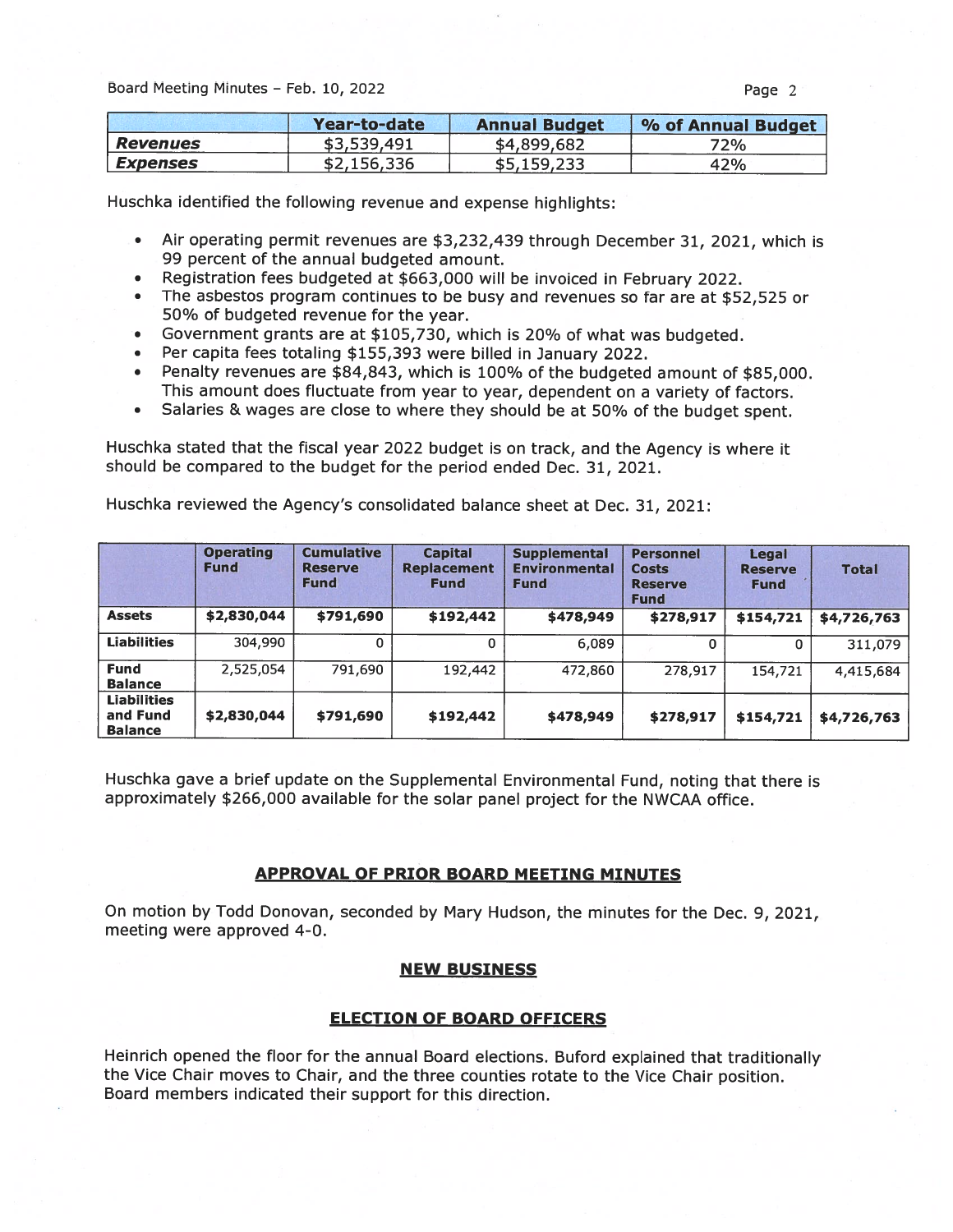Janet St. Clair made <sup>a</sup> motion to nominate the following slate of Board positions: Mary Hudson for Chair of the Board, Janet St. Clair for Vice Chair, and Terry Nyman for Secretary. Todd Donovan seconded the motion and it passed 4-0.

| <b>Finance Committee</b>                               |                              |                             |  |
|--------------------------------------------------------|------------------------------|-----------------------------|--|
| Chair                                                  | <b>Todd Donovan</b>          | <b>Whatcom County</b>       |  |
| Member                                                 | Ron Wesen                    | <b>Skagit County</b>        |  |
| Member                                                 | Janet St. Clair              | <b>Island County</b>        |  |
| <b>Employer/Employee</b><br><b>Relations Committee</b> | All positions are ex officio |                             |  |
| Chair                                                  | Mary Hudson                  | <b>City of Mount Vernon</b> |  |
| Member                                                 | Janet St. Clair              | <b>Island County</b>        |  |
| Member                                                 | <b>Todd Donovan</b>          | <b>Whatcom County</b>       |  |

Chairman Hudson appointed the following Board members to the Finance Committee:

#### PENALTY POLICY

NWCAA Compliance Manager Toby Mahar reviewed the current penalty policy and the propose<sup>d</sup> revisions. New Penalty Policy proposa<sup>l</sup> came about because the existing policy has not changed since it was developed in 2003 and 2004. NWCAA staff felt that it was time for an update. Mahar presented the revised document to the Advisory Council. They suggested some editorial changes, but also supported the document moving forward to the Board for their consideration.

Key issues that were considered in this effort to update the Penalty Policy:

- •Assure the alignment of penalty policy with agency values.
- Inclusion of considerations for overburdened and disproportionately impacted communities.
- • Provide <sup>a</sup> framework for fair and consistent assessment of penalties addressing <sup>a</sup> wide range of noncompliance issues with adjustment factors accommodating caseby-case determinations.
- Recognize the magnitude of emissions and impacts resulting from non-compliance.
- Uphold the importance of compliance to the regulatory program.
- Continue to calculate and assess economic benefit as par<sup>t</sup> of penalty collections.

The new policy structure is <sup>a</sup> baseline gravity penalty for commonly cited and reasonably foreseeable violations, then applies considerations for the individual case to adjust in accordance with the context of the events.

Mahar added that staff have been using the propose<sup>d</sup> policy alongside the existing policies. The amount of the penalties calculates about the same but are attributed differently. The explanation of the penalty calculation is supported by the propose<sup>d</sup> policy.

The draft Penalty Policy will move forward and propose<sup>d</sup> for Board approva<sup>l</sup> via <sup>a</sup> Resolution at the next Board meeting in March.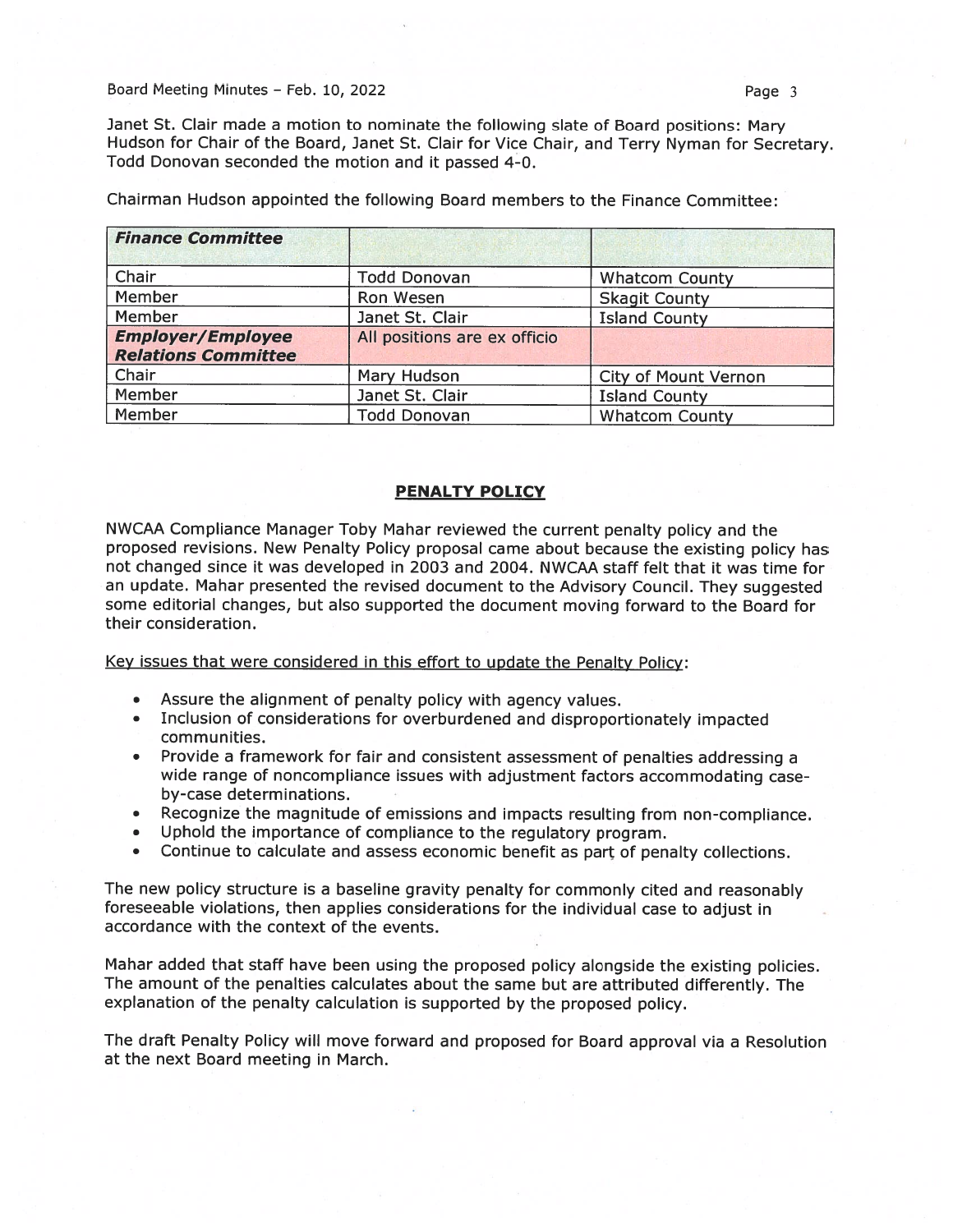#### ACTION ITEMS

#### Strategic Plan Amendment

NWCAA Environmental Engineer Robyn Jones worked with <sup>a</sup> group of members from the Advisory Council to create an amendment to the Agency Strategic Plan to better reflect our commitment to Environmental Justice. The Group prosed the following statement be added to the Plan:

 $"$ Environmental Justice<sup>1</sup>: We seek to address environmental justice issues in air quality within our community.

'Defined as the fair treatment and meaningful involvement of all people regardless of race, color, culture, national origin, income, and educational levels with respec<sup>t</sup> to the development, implementation, and enforcement of protective environmental laws, regulations, and policies, (United State Environmental Protection Agency, 2020, EJ 2020 Glossary)."

Brian Heinrich made <sup>a</sup> motion to approve the revision to the Strategic Plan, and St. Clair seconded the motion. Board members approved the motion 4-0.

#### Resolution 595 — Portable Equipment and Miscellaneous Other Rule Chanaes

NWCAA Engineering Manager Agata McIntyre discussed the goals and timeline of the resolution before the Board for <sup>a</sup> vote. The key goa<sup>l</sup> of this propose<sup>d</sup> rule change is to create <sup>a</sup> more uniform process, with clearer guidelines, and to create <sup>a</sup> more level <sup>p</sup>laying field among portable sources operating in NWCAA's jurisdiction. Other needed rule revisions (listed below) were also folded into the process.

Timeline:

- •June 2021 — Introduction to Board
- July August 2021 Informal Stakeholder input & redraft based on comments
- •September 2021 — EPA review
- October 2021- Board Update
- •November 2021 — File proposal with WA Code reviser
- December <sup>2021</sup> Board briefing, Hold 30-day Public Comment Period and Hearing
- •February 2022 — To Board for adoption
- •March 2022 — If approved, new rules go into effect

No comments were received during the December <sup>2021</sup> public comment period and no comments were received during the hearing. In addition, no testimony was submitted to the Board about this resolution during the February Board meeting.

The resolution incorporates the following rule changes:

- • New rule language for rock crushers to level the <sup>p</sup>laying field for all rock crushers operating in NWCAA's jurisdiction. If passed, NWCAA will no longer issue case-by case construction permits for rock crushers. Instead, rock crushers wishing to operate in NWCAA's jurisdiction will be required to comply with the rule.
- • Updating the adoption-by-reference date for externally referenced rules from EPA and Ecology so that NWCAA can implement the latest versions of these rules. This update is brought before the Board annually.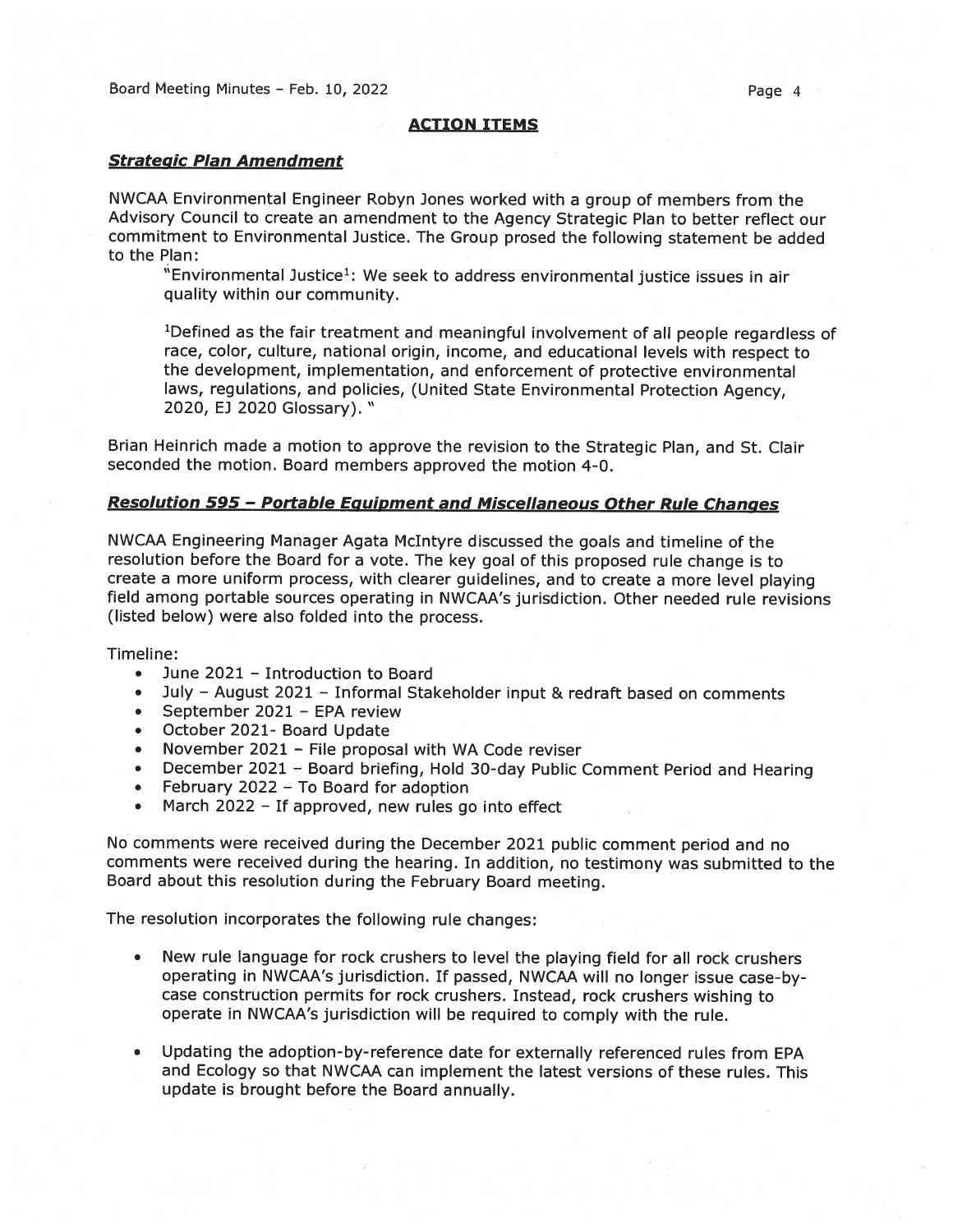- • Amending the program that regulates portable sources, including rock crushers, to make it easier for Agency staff to track where these sources operate. This helps level the <sup>p</sup>laying field with respec<sup>t</sup> to permitting, registration, and inspections.
- • Updating emission inventory reporting requirements for all registered sources for clarity and to reflect current practices. This includes consolidating requirements into <sup>a</sup> single section.
- • Clarifying annual fees for facilities with Air Operating Permits that operate Sewage Sludge Incinerators to maintain <sup>a</sup> level playing field and administer fair and appropriate fees that help suppor<sup>t</sup> the Agency's financial stability.
- • Clarifying the facility permanen<sup>t</sup> shutdown concep<sup>t</sup> in NWCAA's rules to make the requirements clearer and to help avoid misunderstandings.
- • Rolling registration exemptions from Section 321 into Section 320 to make the rule clearer and more consistent.

Heinrich made <sup>a</sup> motion to approve Resolution 595, and Todd Donovan seconded the motion. Board members voted 4-0 to approve Resolution 595.

#### Bills and claims

Board members discussed the bills and claims reports for December <sup>2021</sup> (\$360,766.35) and for January <sup>2022</sup> (\$710,830.14). Donovan made <sup>a</sup> motion to approve the December 2021 and January 2022 bills and claims. Heinrich seconded the motion, and the Board approved the bills and claims 4-0.

#### STAFF REPORTS

#### Director's report — Mark Buford

Buford reported to the Board on the following matters:

- • The Bellingham ambient air monitor was relocated to another side of the City-owned building on Pacific Street. The new location has better air flow for the monitor after recent nearby construction. This monitor has also been having reliability issues, so the Agency will soon be replacing it, which is expected to cost about \$22,000. The old monitor will be returned to the vendor for needed repairs and will serve as <sup>a</sup> back-up for future Agency needs.
- • Buford briefed Board members about <sup>a</sup> recent stagnant air event. Our area had <sup>a</sup> high-pressure system in place mid-late January that resulted in calmer air and less atmospheric mixing, which resulted in poor air quality in some areas, including the Columbia Valley. An extended burn ban was called for that area and Agency staff performed surveillance in that community.
- • Agency staff are currently working on the 2023 Fiscal Year Budget. The timeline for our budget process is as follows:
	- <sup>o</sup> A draft budget will be presented to the Advisory Council in March,
	- <sup>o</sup> Presented to the Finance Committee in April,
	- <sup>o</sup> Presentation to the full Board in May, then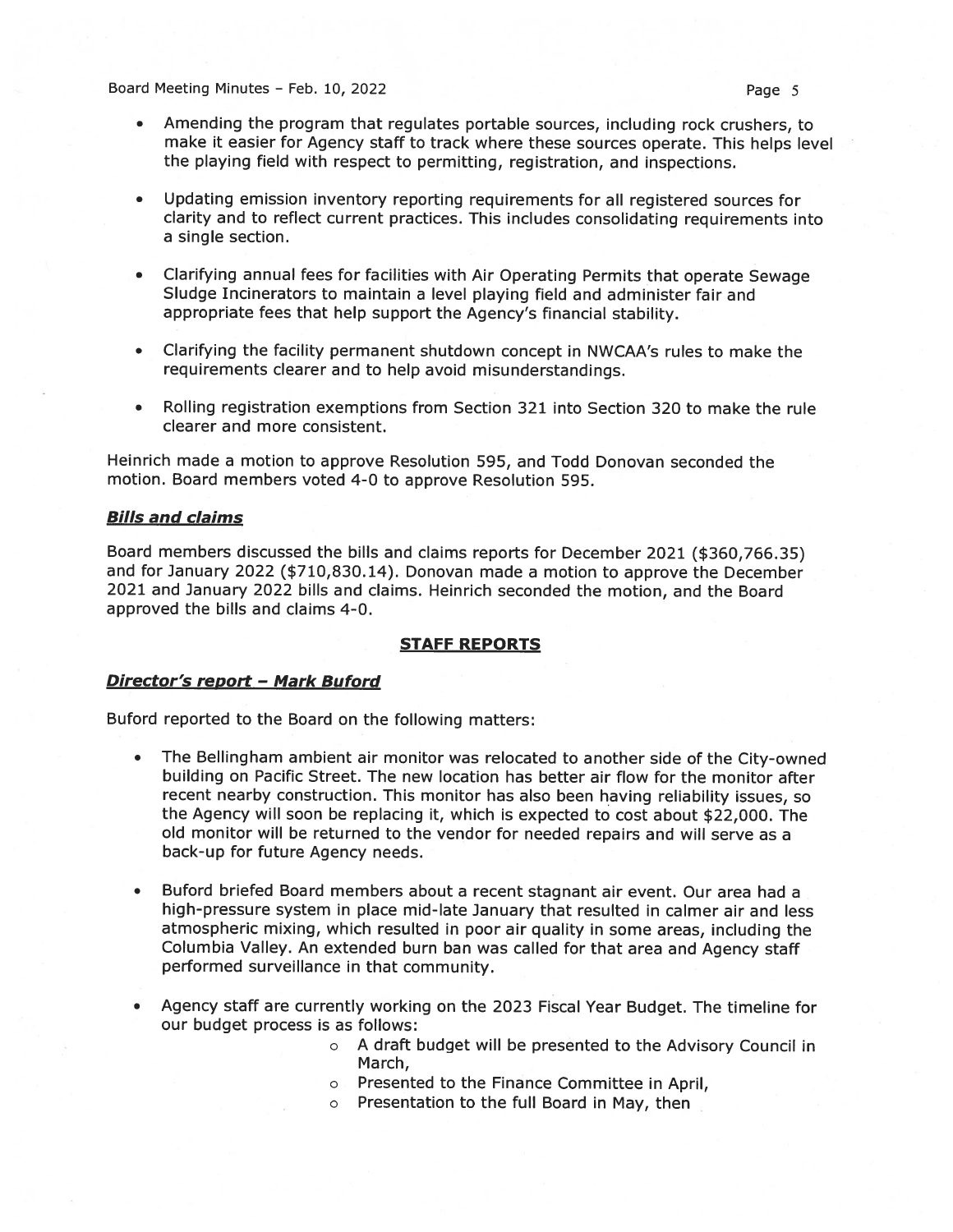- <sup>o</sup> Board votes on adopting the budget in June.
- Buford stated that meetings with Petrogas are progressing. Staff are still working with them on required/anticipated submittals to NWCAA.
- The Agency had to delay its January opening <sup>p</sup>lans until April 1, 2022, due to the Omicron variant. We are hoping for an in-person Advisory Council meeting in March and the Agency will be following State guidelines for public meetings.
- The Washington State Department of Ecology and Industry organization (Western States Petroleum Association — WSPA) have asked NWCAA to assist Ecology in their task of developing <sup>a</sup> Reasonable Available Control Technology (RACT) rule for refineries. We have tentatively agreed and are working out the details and expectations.
- Buford has been tracking activities in the WA legislature, which is currently in session. Nothing of concern right now. Looking forward to clarifications of the Climate Commitment Act. Buford doesn't think there's <sup>a</sup> need to correct <sup>a</sup> flaw, but rather clarify the intent of the legislature and ensure the words of the Act reflect that intent.
- • At the Federal level, EPA has been working on addressing the previous Administration's rollbacks for regulations pertaining to mobile sources (vehicles).

NWCAA doesn't directly regulate vehicles, however we do have influence, particularly through our work with the National Association of Clean Air Agencies (NACAA). Buford is serving this organization as <sup>a</sup> Co-Vice President this year.

The following issues are being addressed:

- <sup>o</sup> In 2019, also under the previous administration, the Department of Transportation's National Highway Traffic Safety Administration (NHTSA) took action under the so-called "SAFE 1" rule to prohibit the light-duty vehicle GHG emission standards and Zero-Emission Vehicle (ZEV) standards adopted by California's under its Advanced Clean Cars program and by other states using their authority under Clean Air Act Section 177.
- <sup>o</sup> NHTSA did this by declaring these standards preempted under the Energy Policy and Conservation Act.
- <sup>o</sup> The U.S. Environmental Protection Agency (EPA), which joined NHTSA in issuing the "SAFE 1" rule, used that regulation as <sup>a</sup> vehicle to rescind the waiver of federal preemption for the Greenhouse Gas (GHG) and ZEV components of the Advanced Clean Car Program — <sup>a</sup> waiver it had granted to California in 2013.
- <sup>o</sup> One of the first announcements made by President Biden when he took office in 2021 was of initiatives to rectify these actions.
- <sup>o</sup> NWCAA supported these initiatives through our participation in the NACAA, which engage<sup>d</sup> closely in these initiatives, facilitated briefings for the membership by EPA and NHTSA, submitted comment letters, testified at public hearings, and met with the White House Office of Management and Budget (0MB).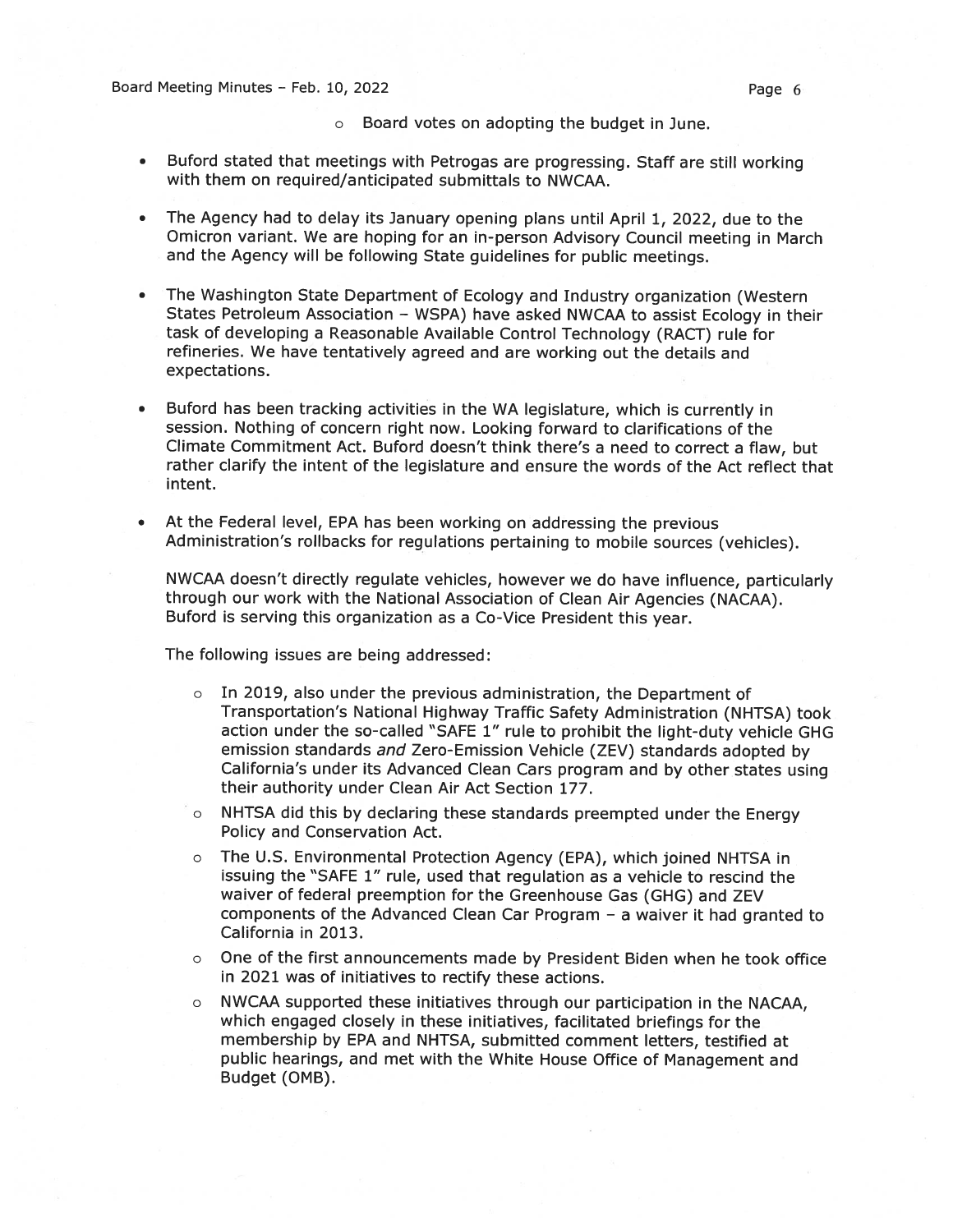- <sup>o</sup> On December 29, 2021, NHTSA published <sup>a</sup> final rule repealing in full the "SAFE 1" preemption rule.
- <sup>o</sup> On December 31, 2021, EPA published <sup>a</sup> final rule revising and making more stringent the GHG emission standards for model years <sup>2023</sup> through 2026. The updated standards will result in avoiding more than 3 billion tons of GHG emissions through 2050.
- EPA has yet to reinstate California's waiver but is "working on it." This is not an action that requires 0MB review so when the agency has completed its work it can announce that the waiver is back in effect.

# New source review and air operating permit update - Agata McIntyre

NWCAA Engineering Manager Agata McIntyre reported on the December <sup>2021</sup> and January 2022 construction permit (new source review) activity.

- • During December, the Agency received one application for construction permits and issued five construction permits.
- In January, the Agency received one construction permit application and issued no new construction permits.
- One of the construction permit applications received in January was unusual for our area. Westland Distillery Rackhouse applied to construct and operate three new distillery rackhouses, each with <sup>a</sup> capacity for 4,700 53-gallon barrels for storage/maturation of their product.

# Enforcement update - Toby Mahar

NWCAA Compliance Manager Toby Mahar reported on December <sup>2021</sup> and January <sup>2022</sup> enforcement and provided the following highlights of compliance activities.

- NWCAA issued three Notice of Violations (NOV5) in December. One of these was for Commercial Aircraft Interiors, for an illegal spray coating operation using strontium chromate-containing materials and construction of <sup>a</sup> spray coating booth without applying for and obtaining <sup>a</sup> permit from the NWCAA.
- •Complaint load was normal for December.
- • NWCAA issued nine NOVs in January. Three of these NOVs were for failing to pay <sup>2021</sup> registration fees, and five relate to gas station vapor-tightness testing. TKC Automotive was issued <sup>a</sup> violation related to the facility lagging in updating the spray coating facility filtration and exhaust as required by rule.
- • NWCAA also issued three penalties in January 2022. Pacific Woodtech received <sup>a</sup> \$54,750 penalty for failing to comply with required monitoring, recordkeeping, and reporting, and delayed corrective measures for their process vents and air pollution control equipment. Mahar noted that this is the third enforcement action related to these types of failures at the facility.
- • <sup>A</sup> \$38,128 penalty was issued to the Puget Sound Refinery for various flaring/excess emission events that occurred when the facility belonged to Shell.